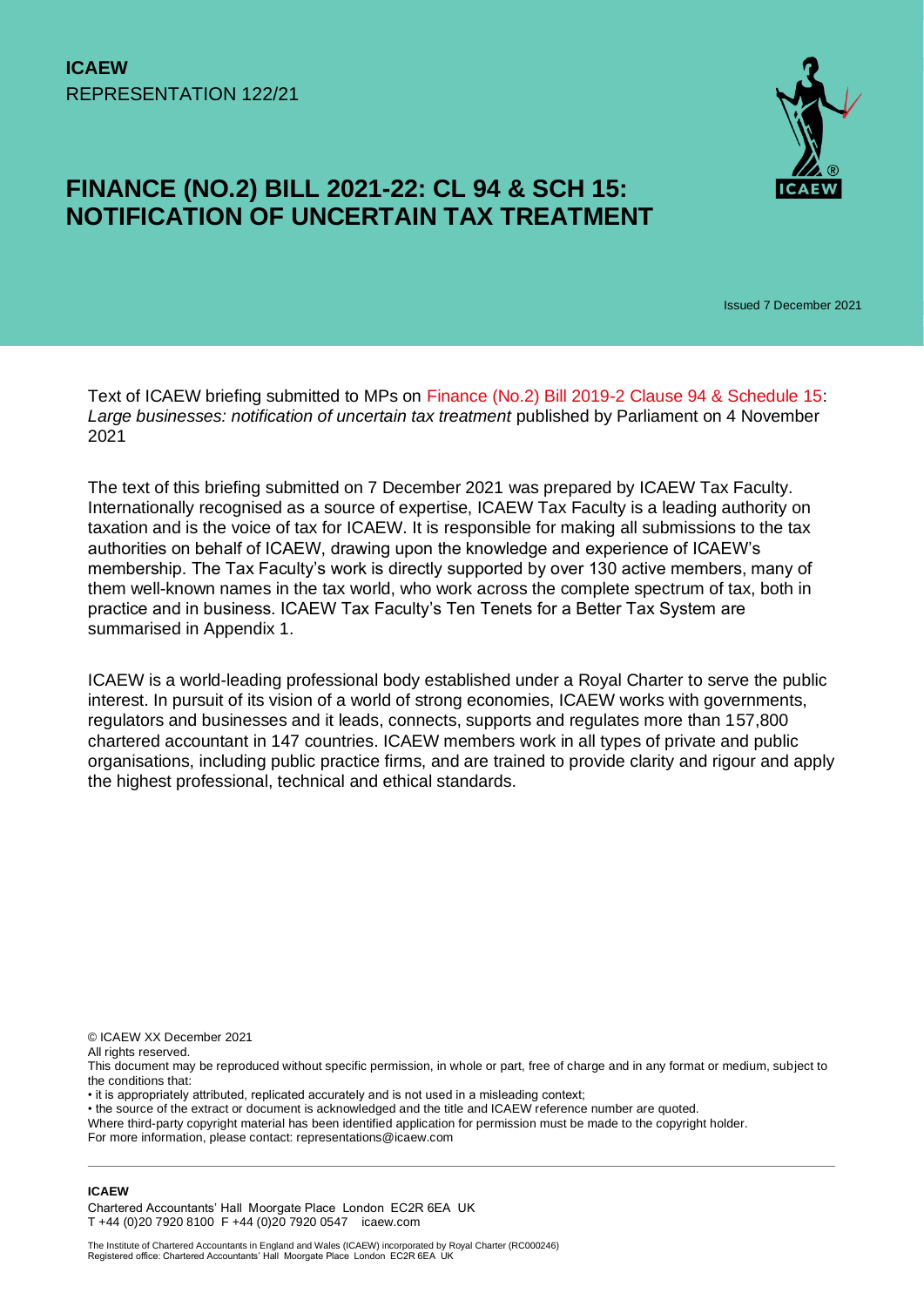# **EXECUTIVE SUMMARY**

- 1. We welcome the simplification of the Notification of Uncertain Tax Treatments provisions set out in schedule 15 of Finance (No.2) Bill 2021-22, in particular the removal of the "substantial possibilities" criterion which would have been very difficult to apply in practice. However, there remain a number of major uncertainties, which would ideally be resolved through legislative amendment to provide clarity over the effect of the provisions.
- 2. These uncertainties are as follows:
	- a. Whether notification under this regime constitutes a disclosure that would prevent a discovery assessment being raised by HMRC in respect of the business' relevant tax return(s).
	- b. Quantification of the "tax uncertainty" existing where the tax advantage consists of a deferral of tax or acceleration of input VAT.
	- c. Whether a notification is necessary every time there is an intra-group transaction with a range of potential prices wide enough to meet the notification threshold.
- 3. If the measure is to be effective for PAYE and VAT the deadline for notifying PAYE and VAT uncertainties in needs to be amended.
- 4. As presently drafted the legislation does not comply with our *Ten Tenets for a Better Tax System* by which we benchmark the tax system and changes to it (summarized in Appendix 2), especially Tenets 2: Certain, 3: Simple, and 4: Easy to collect and calculate.
- 5. Further details on each of these issues and suggested legislative amendments are set out below.

# **THE MEASURE IN BRIEF**

- 6. The notification of uncertain tax treatments regime is being introduced to provide HMRC with a greater and earlier awareness of positions that large businesses have taken in their tax returns that are, based on the definitions included in the regime, considered to be 'uncertain'. There are two triggers, either of which would cause a position to be classed as uncertain:
	- provision has been recognised in the accounts of the company, or a member of the partnership, to reflect the probability that a different tax treatment will be applied to a transaction to which the amount relates; or
	- the tax treatment applied in arriving at the amount relies (wholly or in part) on an interpretation or application of the law that is not in accordance with the way in which it is known that HMRC would interpret or apply the law.
- 7. Broadly speaking, the measure applies to businesses (including companies and partnerships) or groups with annual UK turnover of over £200m or UK net assets of more than £2bn.
- 8. The taxes to which this measure relate are corporation tax, income tax (in relation to partnership profits and PAYE matters) and VAT. 'Tax returns' therefore include all returns related to such taxes.
- 9. A de-minimis threshold applies so that businesses do not need to notify HMRC of every uncertainty in their tax returns. The deadline for the notification depends on the tax concerned and is expressed with reference to the business' financial year which is broadly the period for which it prepares its accounts.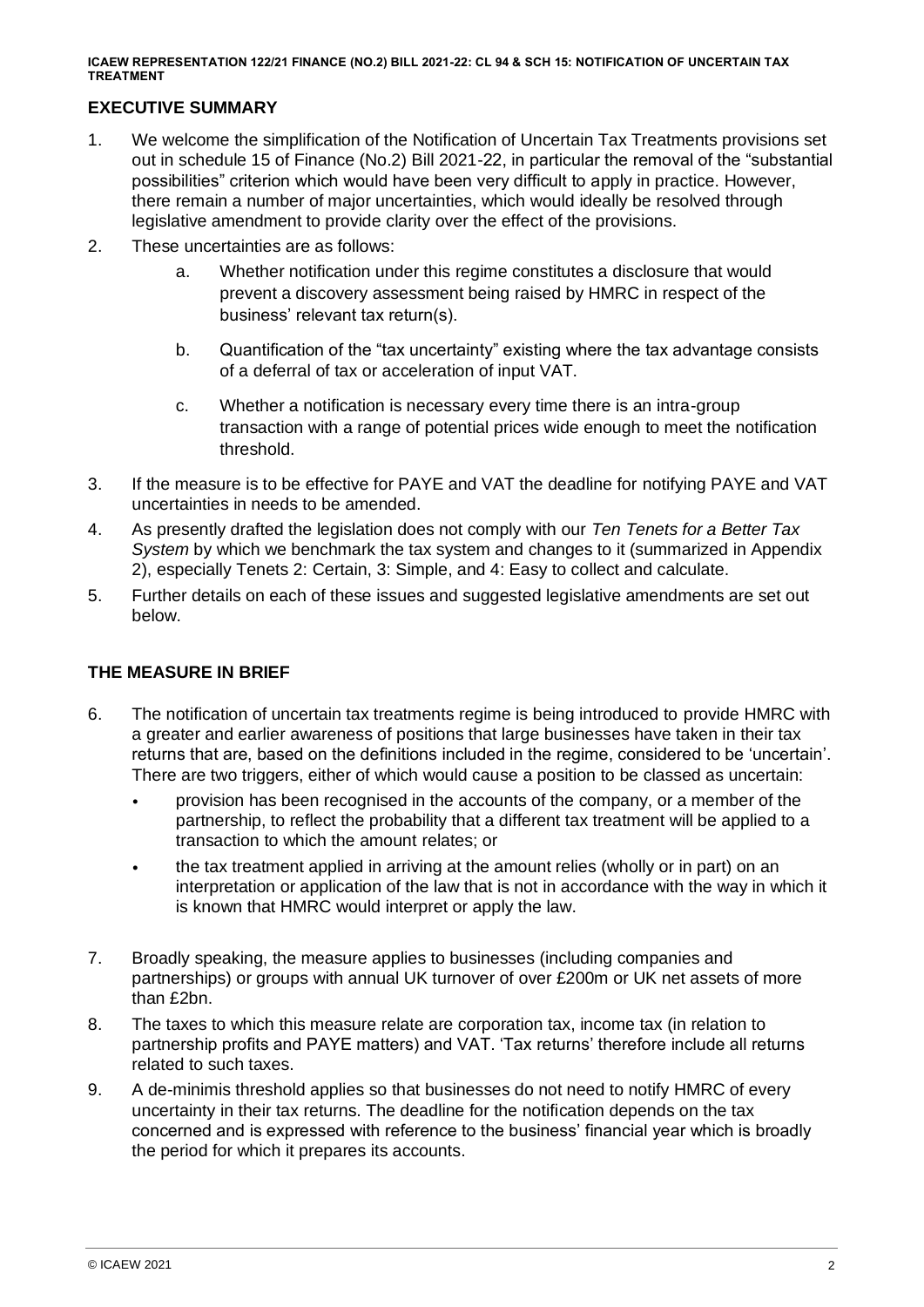# **DISCOVERY ASSESSMENTS**

### **The measure**

- 10. HMRC is able to raise assessments in relation to income and corporation tax returns beyond the usual 12-month enquiry window by raising what is known as a "discovery assessment". Under existing legislation, something cannot be "discovered" it has already been disclosed to HMRC. The legislation contains a list of documents in which such as disclosure can be made. This list is included in the tax legislation at s29 (6) TMA 1970. If something is not on the list, then case law to date generally shows that its existence is ignored when deciding if HMRC could issue a valid discovery assessment.
- 11. Equivalent provisions also apply for VAT and PAYE returns.

# **Our concern**

- 12. At present, a notification under the uncertain tax treatments regime is not included in the list. We are therefore concerned that it will not constitute a disclosure for these purposes.
- 13. This would mean that HMRC could raise an assessment in respect of a return beyond the normal enquiry window even where the business concerned has provided information in its uncertain tax treatment notifications that indicates that such an assessment is unnecessary. This could cause unnecessary costs and uncertainty both for the business concerned and HMRC.

# **Our recommendation**

- 14. We therefore suggest that a supplementary clause is inserted into schedule 15 to expand s29(6) TMA 1970 to add to the list of items treated as made available to HMRC. This would state that information is made available if "it is contained in the taxpayer's notification of uncertain tax treatment under para 8 of schedule 15 of FA 2022 or in the information provided to HMRC which is referred to at Para 18(1)". The latter part after the 'or' above is intended to cover any informal notifications to HMRC that then means that the formal NUTT is not required.
- 15. Equivalent supplementary provisions could also be included for VAT and PAYE purposes.

# **QUANTIFICATION OF TAX ADVANTAGE**

# **The measure**

- 16. Paragraphs 12 and 13 of schedule 15 define what is meant by a tax advantage for the purposes of this regime for income/corporation tax and VAT respectively. The specific purpose for defining a tax advantage is to determine whether the threshold test at paragraph 11 has been met. This dictates whether a potential tax advantage is large enough to be notified to HMRC. The definition is also used to quantify the size of the tax advantage to be notified.
- 17. Where the tax position taken by the business in the relevant return results in a lower amount of tax than under the position taken by HMRC, it is clear that the tax advantage is the difference between these two amounts. However, where the tax advantage is a deferral of tax or acceleration of input VAT, as allowed for in paras 12 (e) and 13 (c) respectively, arguably there is no tax advantage.

#### **Our concern**

18. Our concern is that including deferral of tax or acceleration of input VAT within the definition of tax advantage makes it difficult to quantify the tax advantage arising. On the face of it, the advantage is nil. Indeed, paragraph 14 states that the value of a tax advantage is the additional amount due or payable in respect of the tax.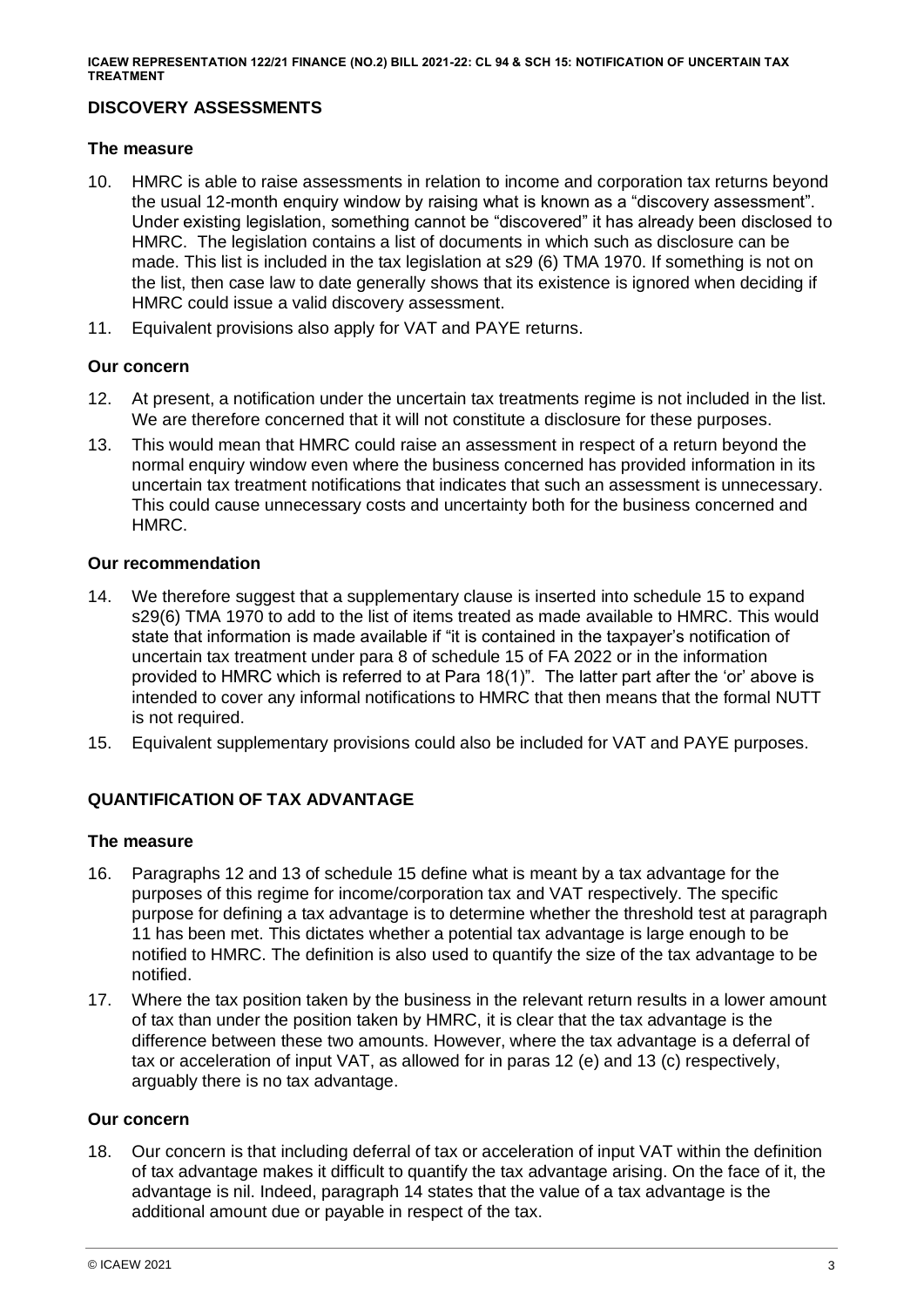# **Our recommendation**

- 19. To reduce uncertainty and the number of notifications that businesses need to make and HMRC needs to deal with, we recommend that tax deferral and acceleration of input VAT are removed from the definition of tax advantage in paragraphs 12 and 13.
- 20. Suggested amendments
- 21. We suggest that the following provisions are deleted:
	- a. Paragraph 12 (e)
	- b. Paragraph 13 (1) (c)

# **TRANSFER PRICING**

# **The measure**

22. Paragraph 19 of the original draft legislation published in July 2021 included an exemption from the regime where the tax uncertainty related to the pricing of intra-group transactions (commonly referred to as 'transfer pricing'). However, this exemption only applied where a notification trigger was met that has since been removed from the provisions in the finance bill. The exemption has therefore been removed as well.

# **Our concern**

- 23. In our written response to the draft legislation we argued that the transfer pricing exemption should apply to all the notification triggers. We remain concerned that if businesses are required to notify HMRC of every transfer pricing uncertainty that is large enough to require notification, this will result in a considerable administration burden, both for large businesses and HMRC.
- 24. The trigger under which notification of transfer pricing is most likely to occur is the one set out in paragraph 9 (2) – (the accounting provision trigger). We understand that businesses make such provisions under accounting standard IFRC23 as a matter of course where there is any uncertainty over the pricing of the transaction concerned.

# **Our recommendation**

25. We recommend that an exemption for transfer pricing arrangements is included in the legislation to apply to both remaining notification triggers.

# **Suggested amendment**

26. Our suggestion is to insert paragraph 19 of the original draft legislation into schedule 15, but amended such that sub-para (1) (b) is removed from the paragraph and the 'and' at the end of this sub-paragraph is added to the end of para 19 (1) (a).

# **NOTIFICATION OF VAT UNCERTAINTIES**

# **The measure**

27. There is a table in paragraph 9 of Schedule 15 which sets out the deadlines by which notifications are required. It says that for a notification of an amount included in a VAT return delivered to HMRC for a financial year where the amount was uncertain at the time the return was submitted, the deadline is on or before the date on which the last VAT return for the financial year is required to be made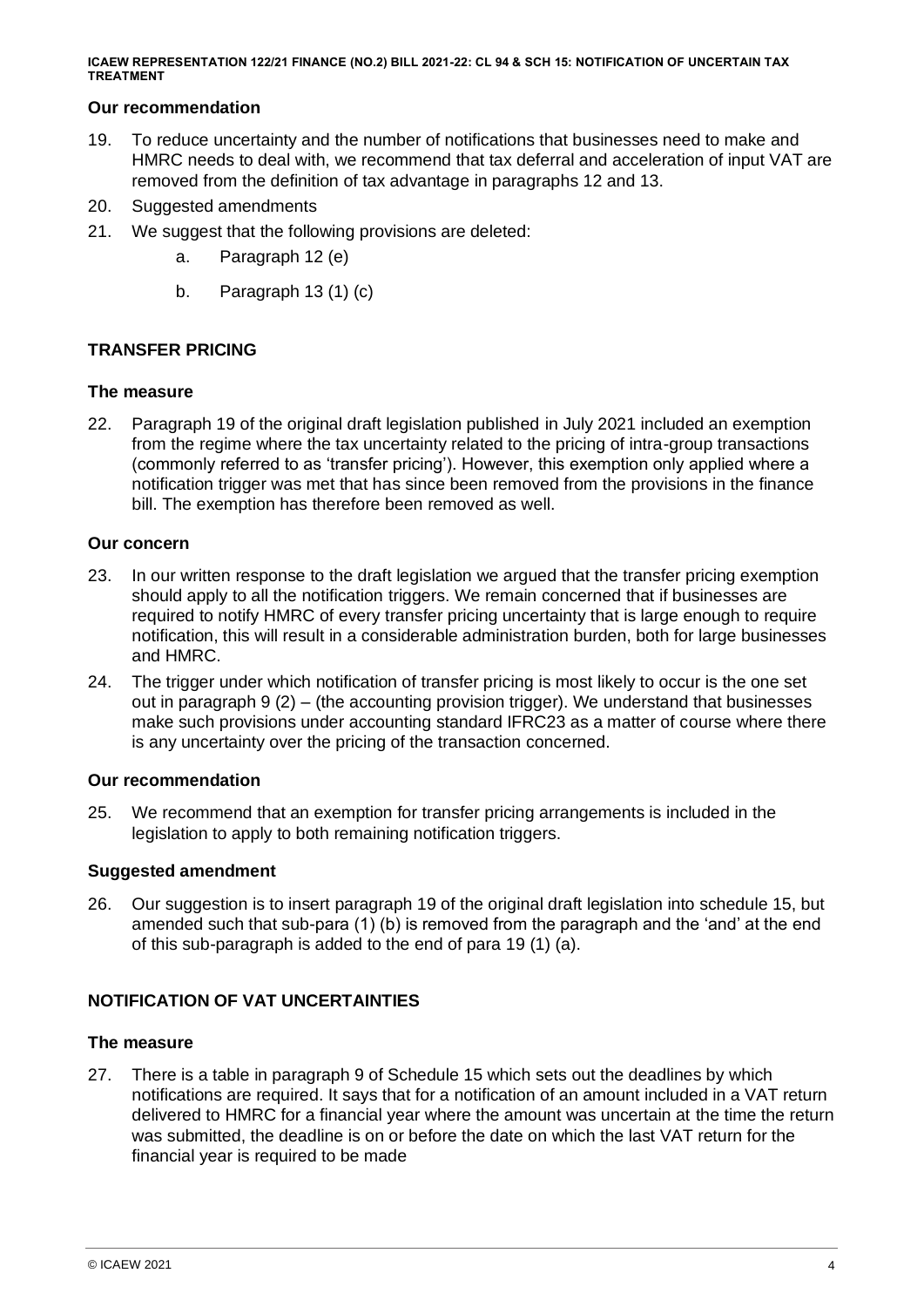#### **Our concern**

28. The law as drafted is not logical for VAT purposes because VAT returns are made in respect of VAT periods, not financial years, unless HMRC has acceded to a specific request by a business to align its VAT accounting year to its financial year.

### **Our recommendation**

- 29. We consider that it makes more logical sense for a VAT uncertainty to be notified at or around the time when the uncertainty is most likely to be under consideration by the business, rather than at a time arbitrarily determined by the business' financial year. We also consider that a deadline of just one month and seven days after the end of the financial year is too short a time period in which to make the relevant notification, a deadline that many businesses would struggle to meet.
- 30. We note that a partially exempt business would normally make any necessary adjustments to its input VAT claims in the VAT return following the end of the VAT year to which it relates. We consider that the deadline for submitting this return (one month and seven days after the end of the VAT quarter concerned, assuming quarterly VAT accounting is followed) would make a logical deadline by which an uncertain tax treatment notification for the previous VAT year should be made. Assuming the business adopts the default of VAT quarterly accounting, this would also give it an extra three months in which to make the notification compared to the shortest amount of time a business would be given under the current proposals.
- 31. Accordingly, we suggest that for VAT uncertainties, the deadline should be four months and seven days after the end of the VAT year in relation to which the uncertainty arose. We believe that this deadline should apply whether the business applies monthly, quarterly or annual VAT accounting.

# **NOTIFICATION OF PAYE UNCERTAINTIES**

# **The measure**

32. The table in paragraph 9 of Schedule 15 also includes a deadline for notification of an amount included in a PAYE return delivered to HMRC for a financial year where the amount was uncertain at the time the return was submitted, the deadline being on or before the date on which the last PAYE return for the financial year is required to be made.

# **Our concern**

33. Again, this potentially creates a very short time frame in which to make a notification if the uncertainty arose in the last PAYE return of the financial year. If PAYE returns are made on a monthly basis, the return and corresponding notification would need to be made before the end of the month to which the return relates.

#### **Our recommendation**

34. We consider that a more logical and more realistic deadline would be set by de-coupling PAYE notifications from financial years and setting a deadline of 6 July for any PAYE uncertainties arising in each tax year (6 April to 5 April) to coincide with the filing deadline for P11Ds. It is more likely that uncertainties would arise in relation to the tax treatment of benefits than with salary and so such uncertainties are likely to be under consideration around the time that P11Ds are being prepared.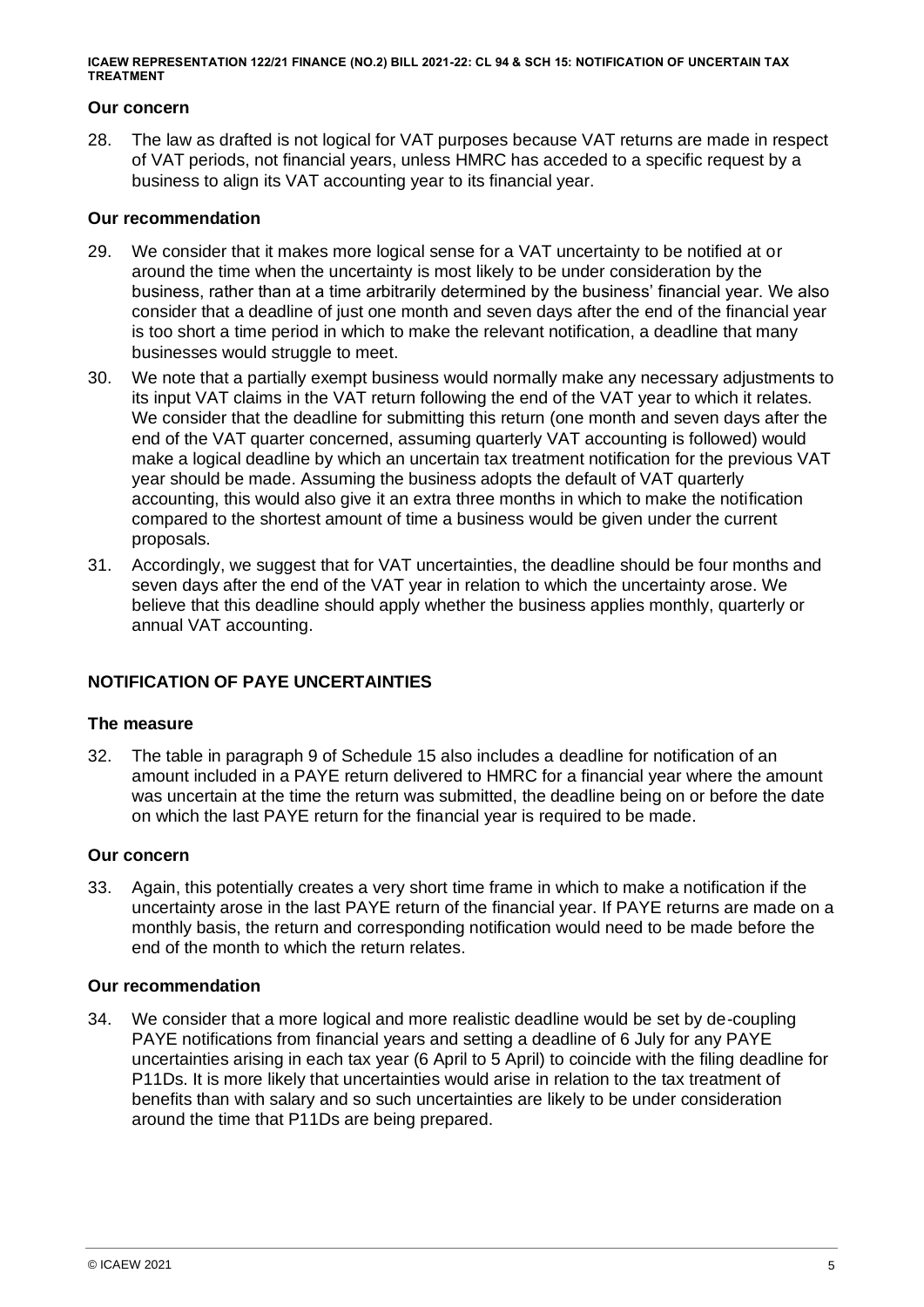# **NOTIFICATION OF UNCERTAINITES WHERE PARA 8 (2) (B) APPLIES**

### **The measure**

35. The table at paragraph 9 also includes a deadline for notifications of amounts that become uncertain as a result of the business making a provision for that uncertainty in its accounts. That deadline appears to be the date that the notification would have needed to be made had the uncertainty existed at the time the relevant return was submitted.

# **Our concern**

36. If we have understood this deadline correctly, it does not appear to make sense as it would suggest that the deadline would never be met because the amount would not have become uncertain until after the relevant return had been filed.

### **Our recommendation**

37. We recommend that the deadline in such cases should be one month after the date that the amount became uncertain, if this is later than the date that the relevant return was filed.

# **FURTHER INFORMATION**

38. As part of our Royal Charter, we have a duty to inform policy in the public interest.